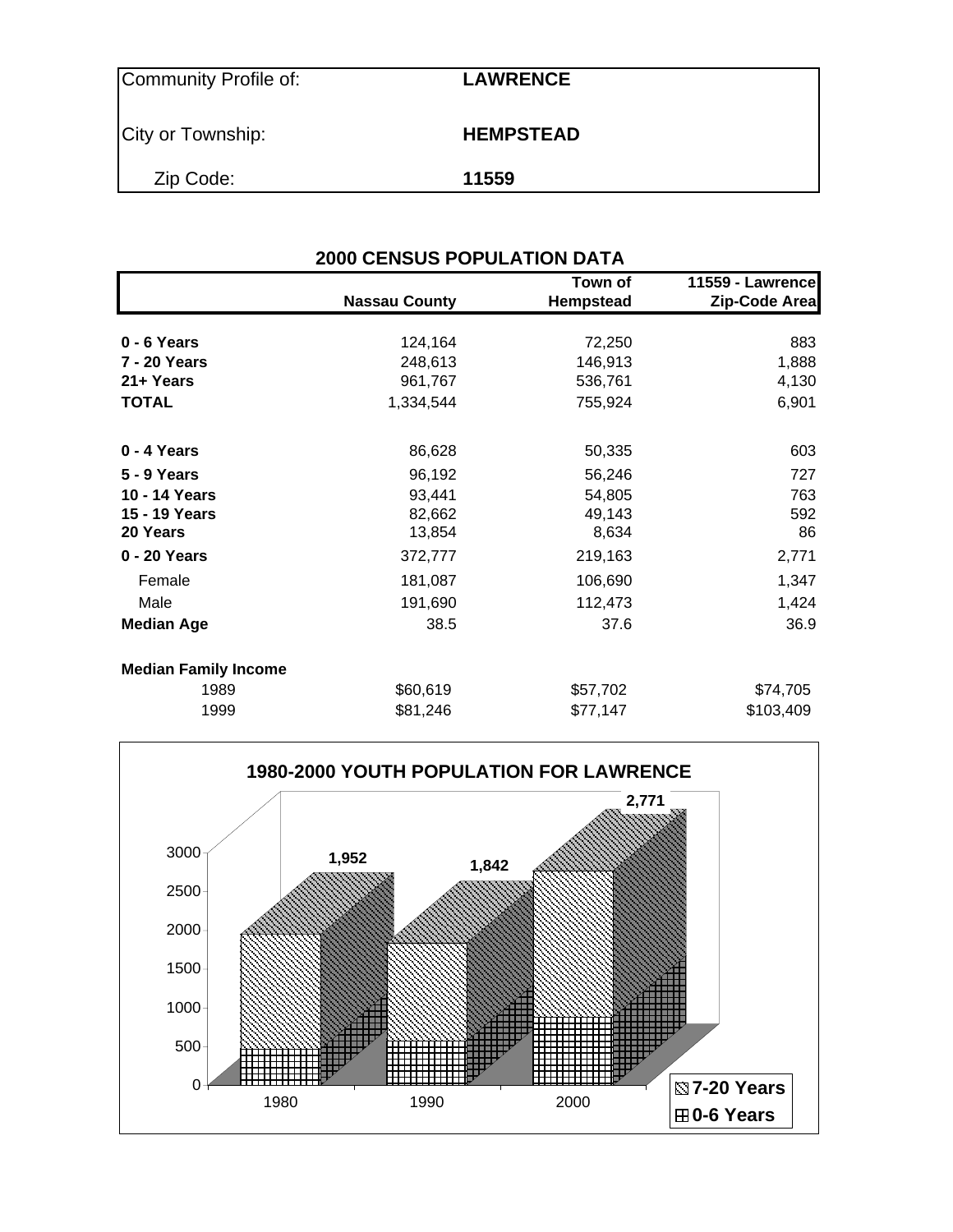|                     | <b>Town of</b><br><b>Nassau County</b><br><b>Hempstead</b> |                      | 11559 - Lawrence<br>Zip-Code Area |
|---------------------|------------------------------------------------------------|----------------------|-----------------------------------|
| 0 - 6 Years         | 118,978                                                    | 73,806               | 743                               |
| <b>7 - 20 Years</b> | 231,792                                                    | 139,895              | 2,410                             |
| 21+ Years           | 978,505                                                    | 557,917              | 7,280                             |
| <b>TOTAL</b>        | 1,329,275                                                  | 771,618              | 10,432                            |
| 0 - 4 Years         | 83,639                                                     | 52,174               | 509                               |
| $5 - 9$ Years       | 90,106                                                     | 55,438               | 631                               |
| 10 - 14 Years       | 82,042                                                     | 49,470               | 844                               |
| 15 - 19 Years       | 79,040                                                     | 47,058               | 968                               |
| 20 Years            | 15,943                                                     | 9,563                | 201                               |
| 0 - 20 Years        | 350,770                                                    | 213,701              | 3,152                             |
| 1,200<br>1,000      |                                                            |                      |                                   |
| $800 \pm 100$       |                                                            | <b>Bahamanggun</b>   | gunnan an an an a<br>ີ x=≕0-4     |
| 600                 | manang p<br>mana                                           | mma<br>×<br>man<br>M | $\Box$ 5-9<br>15-19               |
| 400                 |                                                            |                      |                                   |
| 200                 |                                                            |                      |                                   |
| 0<br>2001           | 2002<br>2003<br>2004                                       | 2005<br>2006<br>2007 | 2008<br>2009<br>2010              |

# **2000 POPULATION PROJECTION DATA**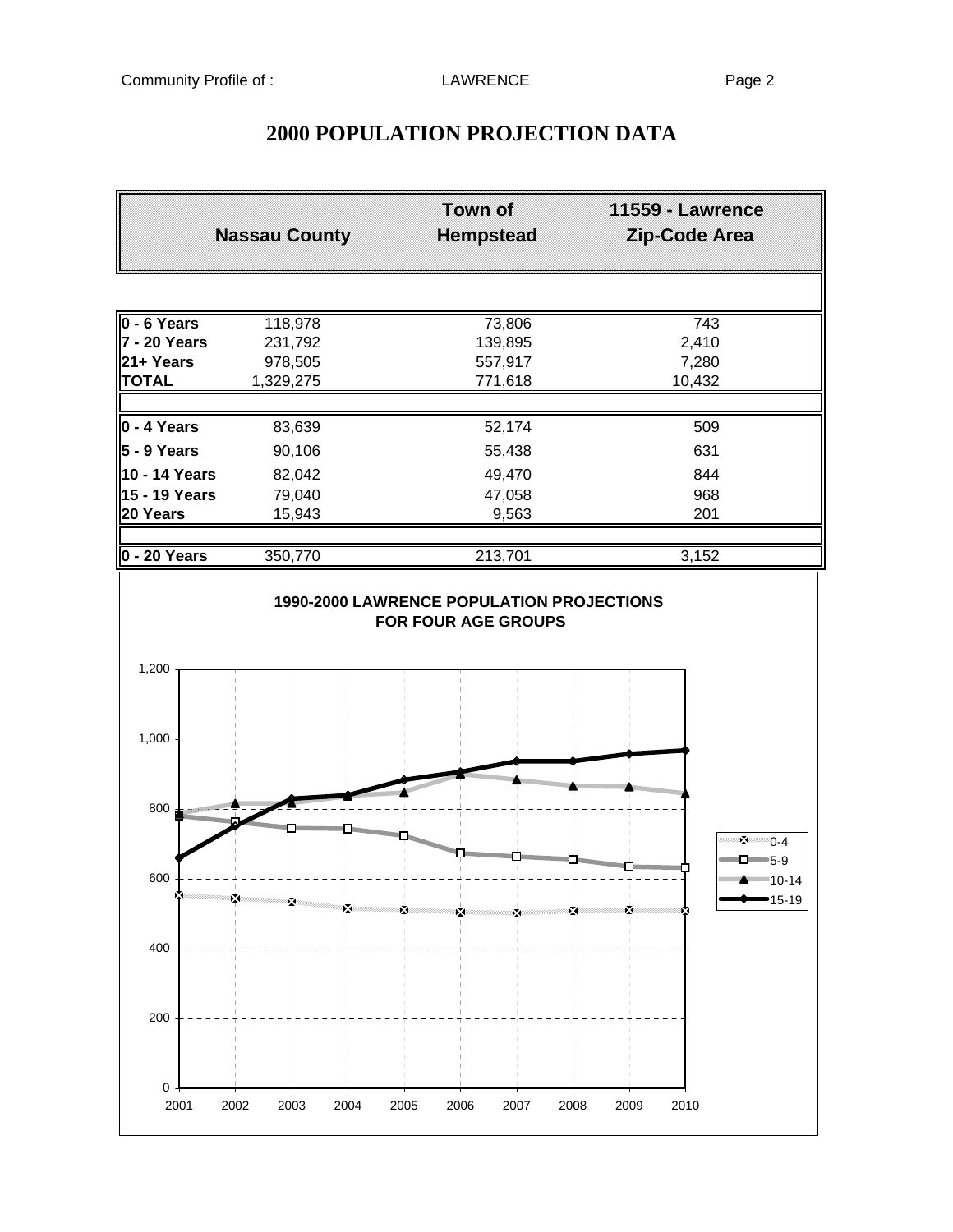# **TEMPORARY ASSISTANCE TO NEEDY FAMILIES (Formerly AFDC) (NUMBER OF INDIVIDUALS)** Town of 16-20 y Year **Nassau County** Hempstead **Zip-Code Area** 1985 15,963 11,783 30 1986 15,337 11,390 40 1987 13,321 9,981 45 1988 12,410 9,168 43 1989 11,950 8,943 33 1990 12,607 9,404 24 1991 15,317 11,504 43 1992 16,528 12,410 60 1993 20,129 15,031 63 1994 20,622 15,217 67 1995 20,229 14,981 70 1996 17,800 13,309 64 1997 14,940 11,219 36 1998 12,706 9,651 34 1999 10,825 8,265 20 2000 8,451 6,699 18 20.00 25.00 **1988-2000 LAWRENCE, NASSAU COUNTY AND TOWN OF HEMPSTEAD AFDC RATES PER 1000 RESIDENTS**

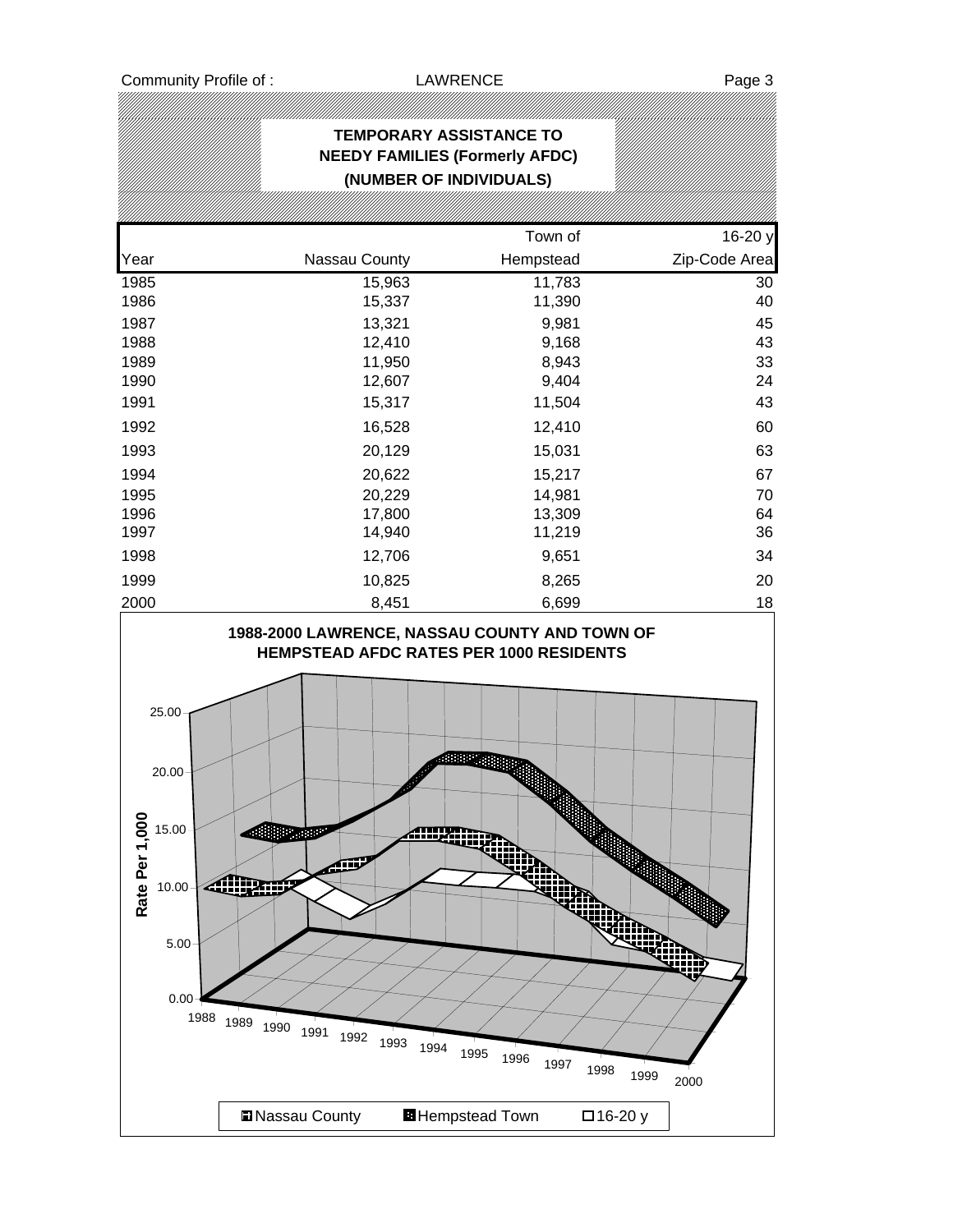## **11559 ZIP-CODE AREA RESIDENT YOUTH OFFENSES**

|              |                | 7-15 Years Old     |                    |                         |
|--------------|----------------|--------------------|--------------------|-------------------------|
|              |                | <b>Station</b>     | <b>Subjects of</b> |                         |
| Year         | <b>Arrests</b> | <b>Adjustments</b> | Investigation      | <b>Totals</b>           |
| 1990         | 5              | 16                 |                    | 22                      |
| 1991         | $\overline{2}$ | $\overline{7}$     | 3                  | 12                      |
| 1992         | 7              | 12                 | 3                  | 22                      |
| 1993         | 1              | 6                  | 3                  | 10                      |
| 1994         | 8              | 9                  | 5                  | 22                      |
| 1995         | 1              | 15                 | $\overline{2}$     | 18                      |
| 1996         | 3              | 12                 | $\overline{2}$     | 17                      |
| 1997         | 5              | 8                  | 5                  | 18                      |
|              |                |                    |                    |                         |
|              |                | 16-20 Years Old    |                    |                         |
|              |                | Subjects of        |                    | <b>All Ages</b>         |
| Year         | <b>Arrests</b> | Investigation      | <b>Totals</b>      | <b>Total Incidents*</b> |
|              | 11             | 5                  | 16                 |                         |
| 1990<br>1991 | 13             | 12                 | 25                 |                         |
| 1992         | 6              | 5                  | 11                 | 38<br>37<br>33          |
| 1993         | 10             | 12                 | 22                 | 32                      |
|              | 9              | 17                 | 26                 |                         |
| 1994<br>1995 | 12             | 9                  | 21                 | 48<br>39                |
| 1996         | 8              | 10                 | 18                 | 35                      |



\* Total incidents include arrests, station adjustments and subjects of investigation for 1988 - 1995. Subjects were not available prior to 1988. Youth offense data does not include data on convictions following from some of these arrests.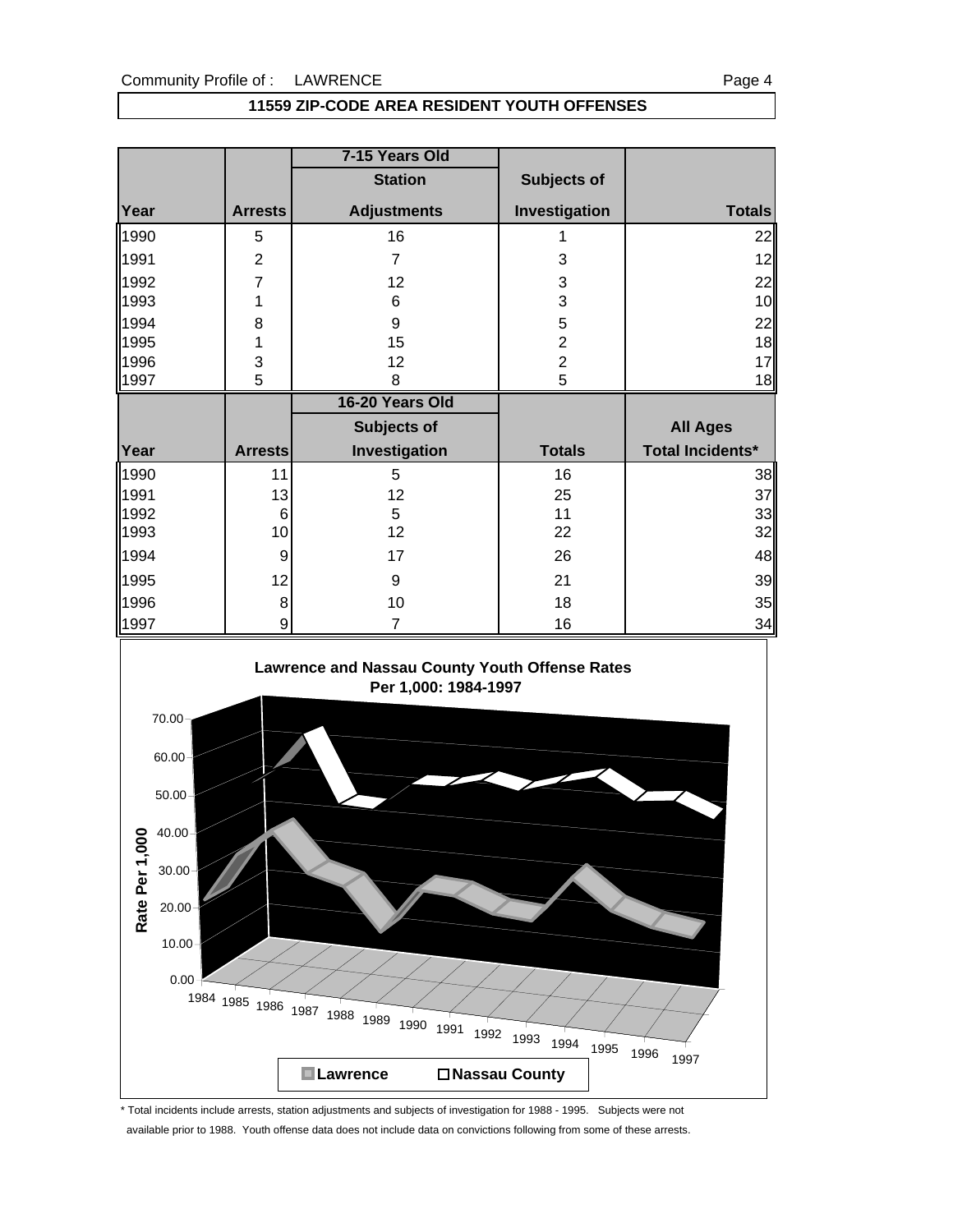Community Profile of : CAWRENCE **Example 2018** Page 5

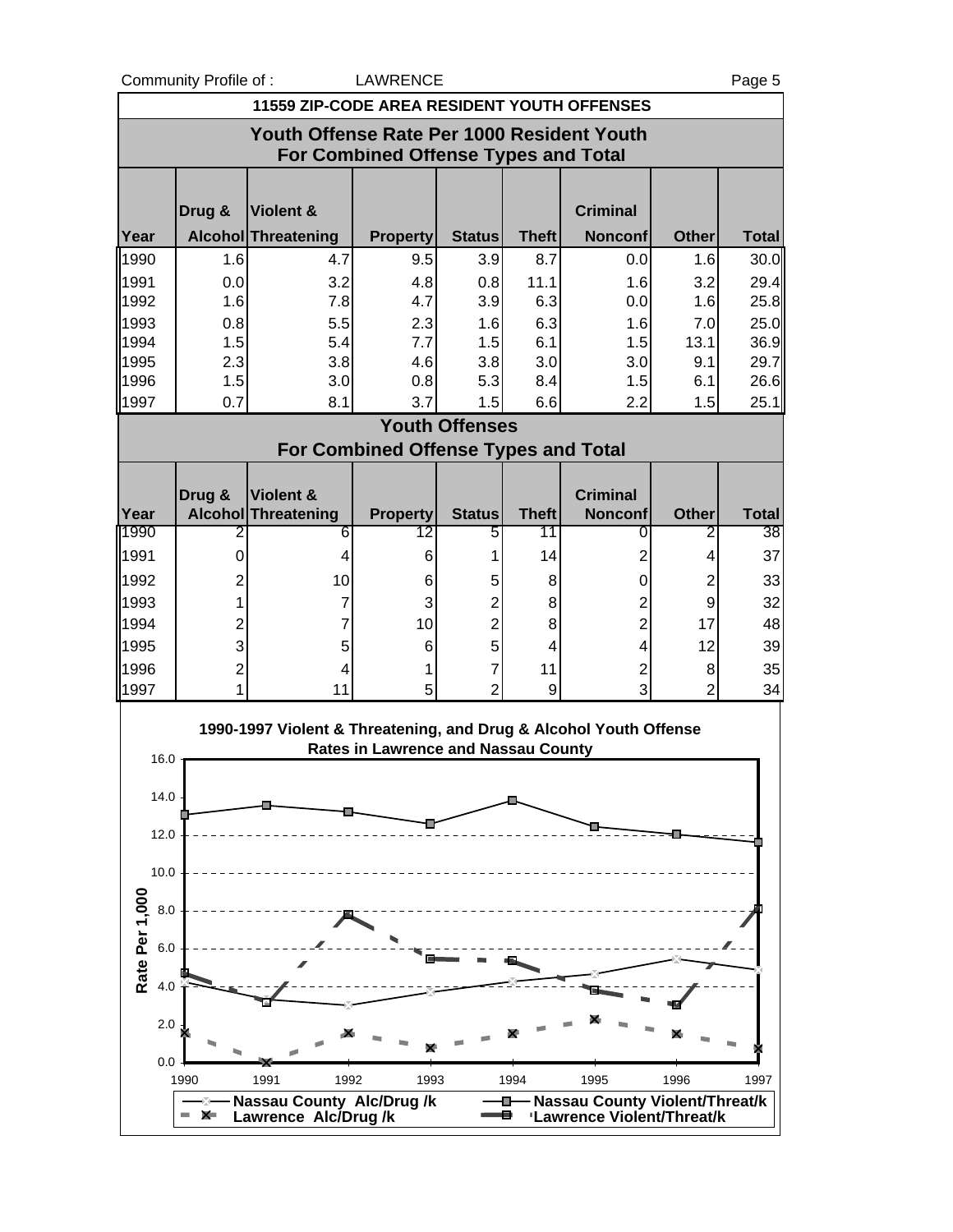



"Other" communities: Long Beach, Hewlett, and Suffolk County. Each comprises less than 1% of all offenses in Lawrence.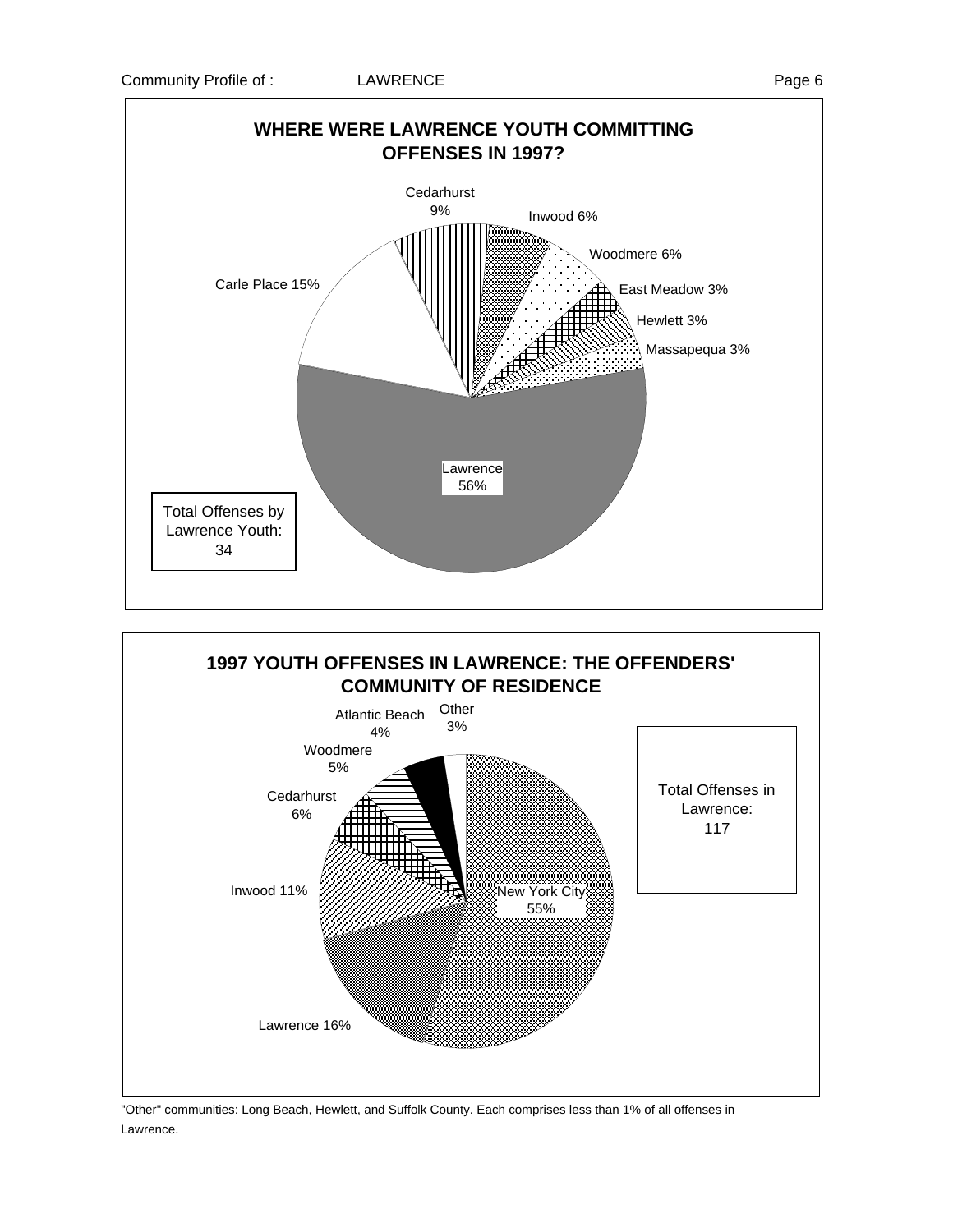|                                                                                                                |                |                |                |                |               |                         |                | 1991-97 |
|----------------------------------------------------------------------------------------------------------------|----------------|----------------|----------------|----------------|---------------|-------------------------|----------------|---------|
|                                                                                                                |                |                |                |                |               |                         |                | Percent |
| Age                                                                                                            | 1991           | 1992           | 1993           | 1994           | 1995          | 1996                    | 1997           | Change  |
| 10 Yr & Less                                                                                                   | $\mathbf 0$    | $\Omega$       | $\Omega$       | $\Omega$       | $\Omega$      | $\Omega$                | $\Omega$       |         |
| $\%$                                                                                                           |                | 0.0%           | 0.0%           | 0.0%           | 0.0%          | 0.0%                    | 0.0%           |         |
| 11 to 12                                                                                                       | $\overline{0}$ | $\overline{0}$ | $\overline{0}$ | $\overline{0}$ | $\mathbf{1}$  | $\overline{1}$          | $\overline{0}$ |         |
| $\%$                                                                                                           |                | 0.0%           | 0.0%           | 0.0%           | 20.0%         | 14.3%                   | 0.0%           |         |
| 13                                                                                                             | $\mathbf 0$    | $\overline{0}$ | $\overline{0}$ | $\Omega$       | 0             | 1                       | 0              |         |
| $\%$                                                                                                           |                | 0.0%           | 0.0%           | 0.0%           | 0.0%          | 14.3%                   | $0.0\%$        |         |
| 14                                                                                                             | $\overline{0}$ | $\overline{0}$ | $\overline{0}$ | $\mathbf 1$    | $\mathbf{1}$  | $\Omega$                | $\Omega$       |         |
| $\frac{9}{6}$                                                                                                  |                | 0.0%           | 0.0%           | 50.0%          | 20.0%         | 0.0%                    | 0.0%           |         |
| 15                                                                                                             | $\mathbf 0$    | $\overline{2}$ | $\overline{0}$ | 1              | 1             | 1                       | 0              |         |
| $\%$                                                                                                           |                | 66.7%          | 0.0%           | 50.0%          | 20.0%         | 14.3%                   | 0.0%           |         |
| 16                                                                                                             | $\pmb{0}$      | $\mathbf{1}$   | $\mathbf 1$    | $\Omega$       | $\mathcal{P}$ | $\overline{\mathbf{A}}$ | $\Omega$       |         |
| $\%$                                                                                                           |                | 33.3%          | 50.0%          | 0.0%           | 40.0%         | 57.1%                   | 0.0%           |         |
| $\overline{17}$                                                                                                | 0              | $\Omega$       | $\Omega$       | $\Omega$       | $\Omega$      | $\Omega$                | $\mathbf 1$    |         |
| $\%$                                                                                                           |                | 0.0%           | 0.0%           | 0.0%           | 0.0%          | 0.0%                    | 50.0%          |         |
| 18                                                                                                             | $\overline{0}$ | $\mathbf 0$    | $\mathbf{1}$   | $\mathbf 0$    | $\mathbf{0}$  | $\Omega$                | $\mathbf 0$    |         |
| $\frac{0}{0}$                                                                                                  |                | 0.0%           | 50.0%          | 0.0%           | 0.0%          | 0.0%                    | 0.0%           |         |
| 19 to 20                                                                                                       | $\overline{0}$ | $\overline{0}$ | 0              | $\mathbf 0$    | $\mathbf 0$   | $\Omega$                | $\mathbf 1$    |         |
| $\%$                                                                                                           |                | 0.0%           | 0.0%           | 0.0%           | 0.0%          | 0.0%                    | 50.0%          |         |
| Lawrence                                                                                                       |                |                |                |                |               |                         |                |         |
| Total                                                                                                          | $\mathbf 0$    | 3              | $\overline{2}$ | $\overline{2}$ | 5             | $\overline{7}$          | $\overline{2}$ |         |
| Rate Per 1,000                                                                                                 | 0.0            | 1.4            | 0.9            | 0.9            | 2.1           | 2.9                     | 0.8            |         |
| <b>Nassau County</b><br>Rate Per 1,000                                                                         | 5.19           | 6.63           | 8.98           | 8.68           | 7.52          | 7.23                    | 7.30           | 40.5%   |
| 1991-1997 Male and Female Runaway and Homeless Youth<br>Rates Per 1,000 for Lawrence and Nassau County<br>12.0 |                |                |                |                |               |                         |                |         |
| 10.0<br>8.0                                                                                                    |                |                |                |                |               |                         |                |         |
| 6.0                                                                                                            |                |                |                |                |               |                         |                |         |

## **Resident Lawrence Runaway and Homeless Youth by Age Group**

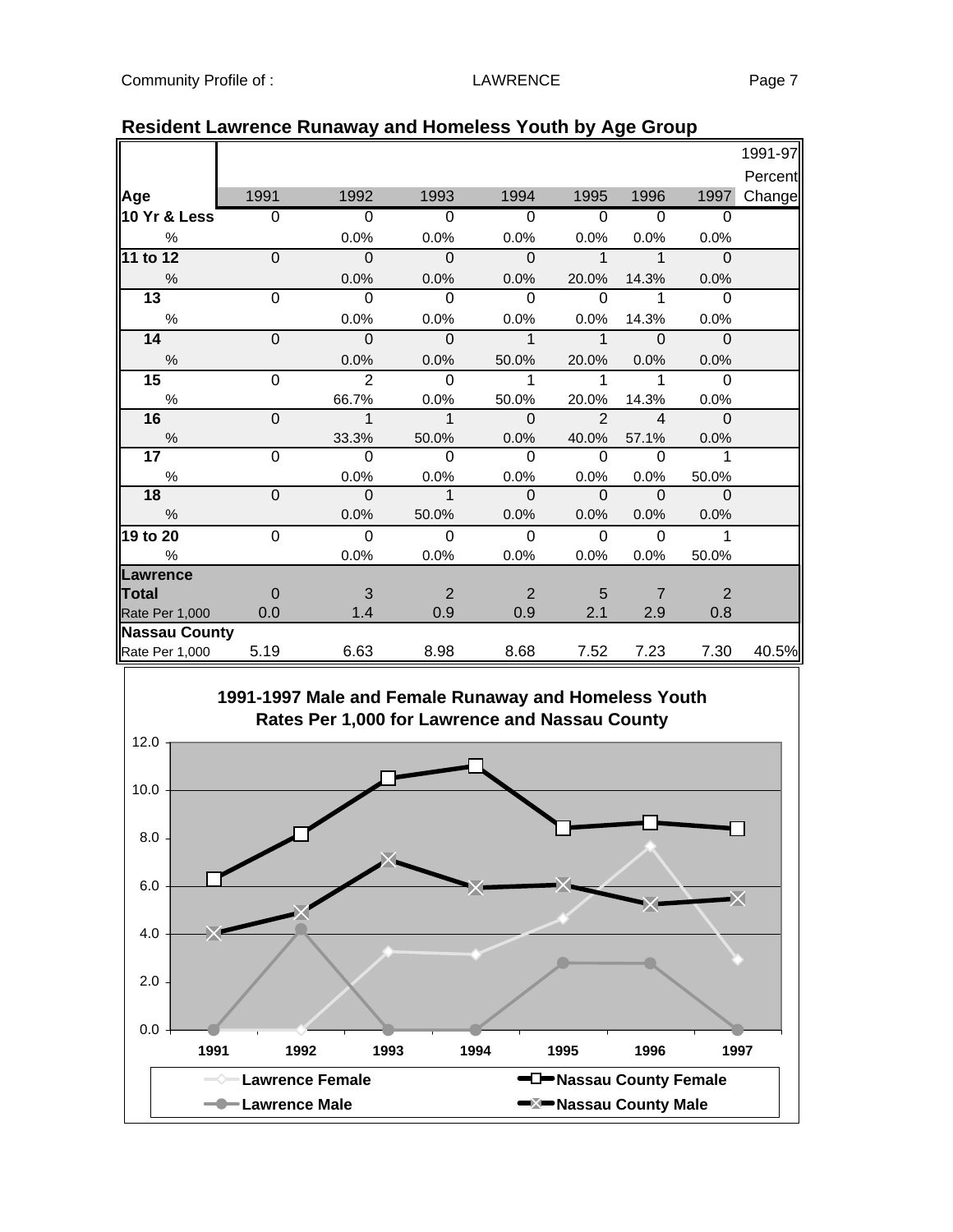Community Profile of : Community Profile of : Community Profile of : Community Profile of : Page 8

# **PUBLIC SCHOOL ENROLLMENT IN LAWRENCE UFSD**

|                                                       | European          | African  |          | Asian  | Native            |          |        |  |  |
|-------------------------------------------------------|-------------------|----------|----------|--------|-------------------|----------|--------|--|--|
| Year                                                  | American          | American | Latino   |        | American American | Total    |        |  |  |
|                                                       |                   |          |          |        |                   |          |        |  |  |
| 1987                                                  | 3,235             | 521      | 193      | 89     | 2                 | 4,040    |        |  |  |
| 1988                                                  | 3,090             | 502      | 176      | 70     | 22                | 3,860    |        |  |  |
| 1989                                                  | 2,940             | 497      | 198      | 73     | 1                 | 3,709    |        |  |  |
| 1990                                                  | 2,889             | 472      | 189      | 85     | 15                | 3,650    |        |  |  |
| 1991                                                  | 2,831             | 450      | 206      | 74     | 15                | 3,576    |        |  |  |
| 1992                                                  | 2,680             | 500      | 273      | 123    | 11                | 3,587    |        |  |  |
| 1993                                                  | 2,693             | 515      | 359      | 106    | 7                 | 3,680    |        |  |  |
| 1994                                                  | 2,644             | 488      | 407      | 132    | 9                 | 3,680    |        |  |  |
| 1995                                                  | 2,624             | 498      | 447      | 157    | 8                 | 3,734    |        |  |  |
| 1996                                                  | 2,528             | 543      | 556      | 110    | 32                | 3,769    |        |  |  |
| 1997                                                  | 2,498             | 568      | 595      | 97     | 32                | 3,790    |        |  |  |
| 1998                                                  | 2,377             | 640      | 633      | 149    | 6                 | 3,805    |        |  |  |
| 1999                                                  | 2,271             | 633      | 653      | 148    | 7                 | 3,712    |        |  |  |
| Net Change in School Enrollment Between 1987 and 1999 |                   |          |          |        |                   |          |        |  |  |
|                                                       |                   | European | African  |        | Asian             | Native   |        |  |  |
|                                                       | 1987-99           | American | American | Latino | American          | American | Total  |  |  |
|                                                       | Change in Number  | $-964$   | 112      | 460    | 59                | 5        | $-328$ |  |  |
|                                                       | Change as Percent | $-30%$   | 21%      | 238%   | 66%               | 250%     | $-8%$  |  |  |

| Net Change in School Enrollment Between 1993 and 1999 |         |          |          |        |          |               |              |  |
|-------------------------------------------------------|---------|----------|----------|--------|----------|---------------|--------------|--|
|                                                       |         | European | African  |        | Asian    | <b>Native</b> |              |  |
|                                                       | 1993-99 | American | American | Latino | American | American      | <b>Total</b> |  |
| Change in Number                                      |         | -422     | 118      | 294    | 42       |               | 32           |  |
| Change as Percent                                     |         | -16%     | 23%      | 82%    | 40%      | 0%            | 1%           |  |



\* The Native American percent increase is omitted from this chart because enrollment changes that begin or end with 10 or fewer students distort comparisons among the various enthic groups.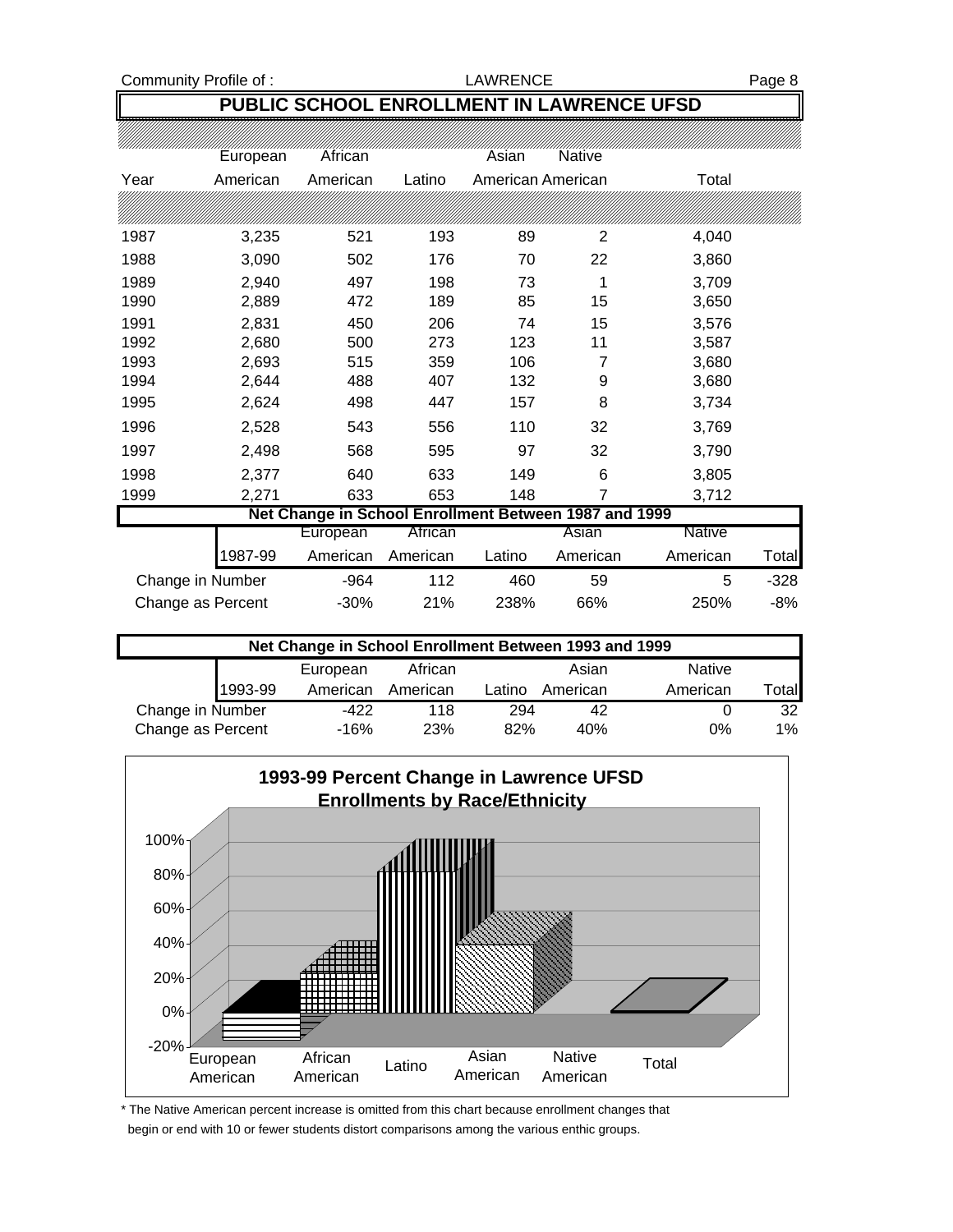### Community Profile of : COMMUNITY COMMUNITY Profile of : Page 9

#### LAWRENCE

## **REPORTED LIMITED ENGLISH PROFICIENT ENGLISH LANGUAGE LEARNERS (LEP/ELLs) IN LAWRENCE UFSD\***

| Reported Number and Percent of LEP/ELL Students in Lawrence UFSD,<br><b>Hempstead Town and Nassau County</b> |               |       |                         |                          |                         |                         |            |
|--------------------------------------------------------------------------------------------------------------|---------------|-------|-------------------------|--------------------------|-------------------------|-------------------------|------------|
|                                                                                                              |               |       |                         |                          |                         |                         |            |
|                                                                                                              |               |       | <b>Lawrence UFSD</b>    | <b>Town of Hempstead</b> |                         | <b>Nassau County</b>    |            |
| Year                                                                                                         | <b>Number</b> |       | <b>Percent of</b>       | <b>Number</b>            | <b>Percent of</b>       | <b>Number</b>           | Percent of |
|                                                                                                              |               |       | <b>Total Enrollment</b> |                          | <b>Total Enrollment</b> | <b>Total Enrollment</b> |            |
| 1992                                                                                                         |               | 123   | 3.4%                    | 3,240                    | 3.2%                    | 6,044                   | 3.5%       |
| 1993                                                                                                         |               | 151   | 4.1%                    | 3,875                    | 3.7%                    | 6,963                   | 4.0%       |
| 1994                                                                                                         |               | 191   | 5.2%                    | 4,271                    | 4.1%                    | 7,492                   | 4.2%       |
| 1995                                                                                                         |               | 157   | 4.2%                    | 4,674                    | 4.3%                    | 7,823                   | 4.3%       |
| 1996                                                                                                         |               | 206   | 5.5%                    | 4,847                    | 4.4%                    | 8,276                   | 4.5%       |
| 1997                                                                                                         |               | 214   | 5.6%                    | 5,532                    | 4.9%                    | 9,219                   | 4.9%       |
| 1998                                                                                                         |               | 231   | 6.1%                    | 5,878                    | 5.1%                    | 9,353                   | 4.8%       |
| 1999                                                                                                         |               | 244   | 6.6%                    | 6,134                    | 5.2%                    | 10,077                  | 5.1%       |
| 1999 Total                                                                                                   |               |       |                         |                          |                         |                         |            |
| Enrollment                                                                                                   |               | 3,712 |                         | 117,036                  |                         | 195,804                 |            |
| 1992 - 1999                                                                                                  |               | 98.4% |                         | 89.3%                    |                         | 66.7%                   |            |
| % Change                                                                                                     |               |       |                         |                          |                         |                         |            |

\* In the 1998-1999 school year, there were 77 different languages spoken by students enrolled in Nassau County public schools.

**Reported 1992-1999 Lawrence UFSD LEP/ELLs and Total Non-LEP/ELL Enrollment** 300 3600 3580 250 3560 Iment **Non-LEP/ELL Enrollment** 3540 200 # of LEP/ELLS **# of LEP/ELLs** Enrol 3520 150 3500 ш 3480 说 100 Non-I 3460 3440 50 3420 0 3400 **1992 1993 1994 1995 1996 1997 1998 1999 Year <del><del>I</del> LEP/ELL Students <b>The COVID-LEP** Enrollment</del>

\*\* The annual number of reported LEP/ELLs enrollment is based upon the number of Limited English Proficient English Language Learners in the local district as reported on the State Education Department/ The University of the State of New York, Commissioners Regulations Part 154 Application.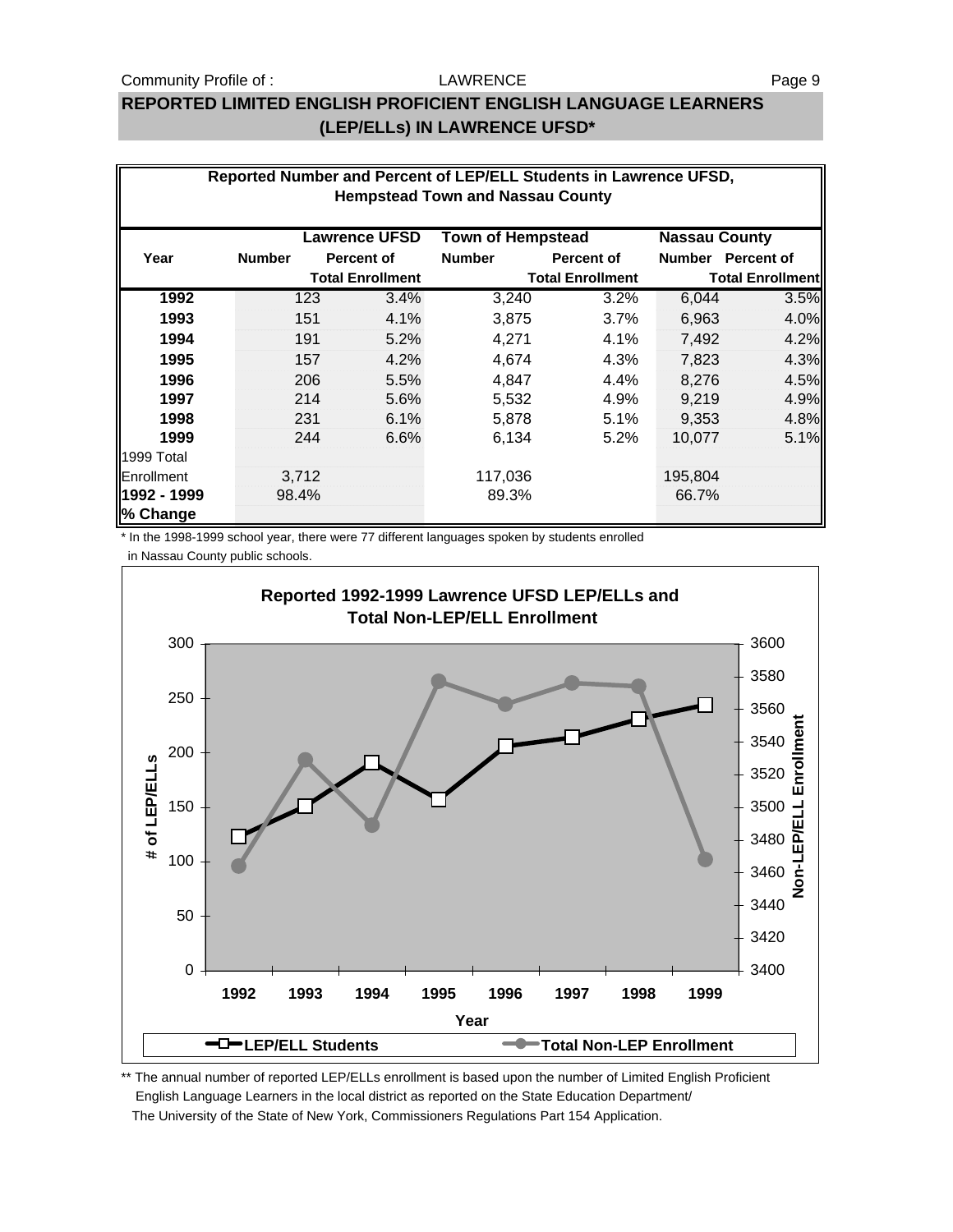Community Profile of : LAWRENCE **Example 20** Page 10

 **Dropout Percents in Lawrence UFSD, Town of Hempstead, and Nassau County DROPOUT NUMBERS & PERCENTS OF HIGH SCHOOL ENROLLMENT\* Year District-# District-% Town-#\*\* Town-%\*\* County-# County-%** 3 **0.2** 898 **2.4** 1284 **2.0** 3 **0.2** 759 **2.2** 1177 **2.0** 5 **0.4** 654 **2.0** 932 **1.7** 5 **0.4** 546 **1.8** 759 **1.4** 5 **0.4** 432 **1.4** 613 **1.2** 3 **0.3** 483 **1.6** 654 **1.2** 3 **0.3** 484 **1.6** 630 **1.2** 4 **0.3** 533 **1.7** 724 **1.4** 5 **0.4** 395 **1.3** 531 **1.0** 6 **0.5** 337 **1.1** 477 **0.9** 4 **0.3** 358 **1.1** 479 **0.9** 14 **1.2** 330 **1.0** 489 **0.9**

\*Dropout Rate = Dropouts divided by 9-12 grade enrollment including ungraded secondary enrollment. A dropout is defined as any pupil who left school prior to graduation & did not enter another school or program leading to a GED.



\*\*Town data based on a weighted average of communities which are fully or partially located within town boundaries.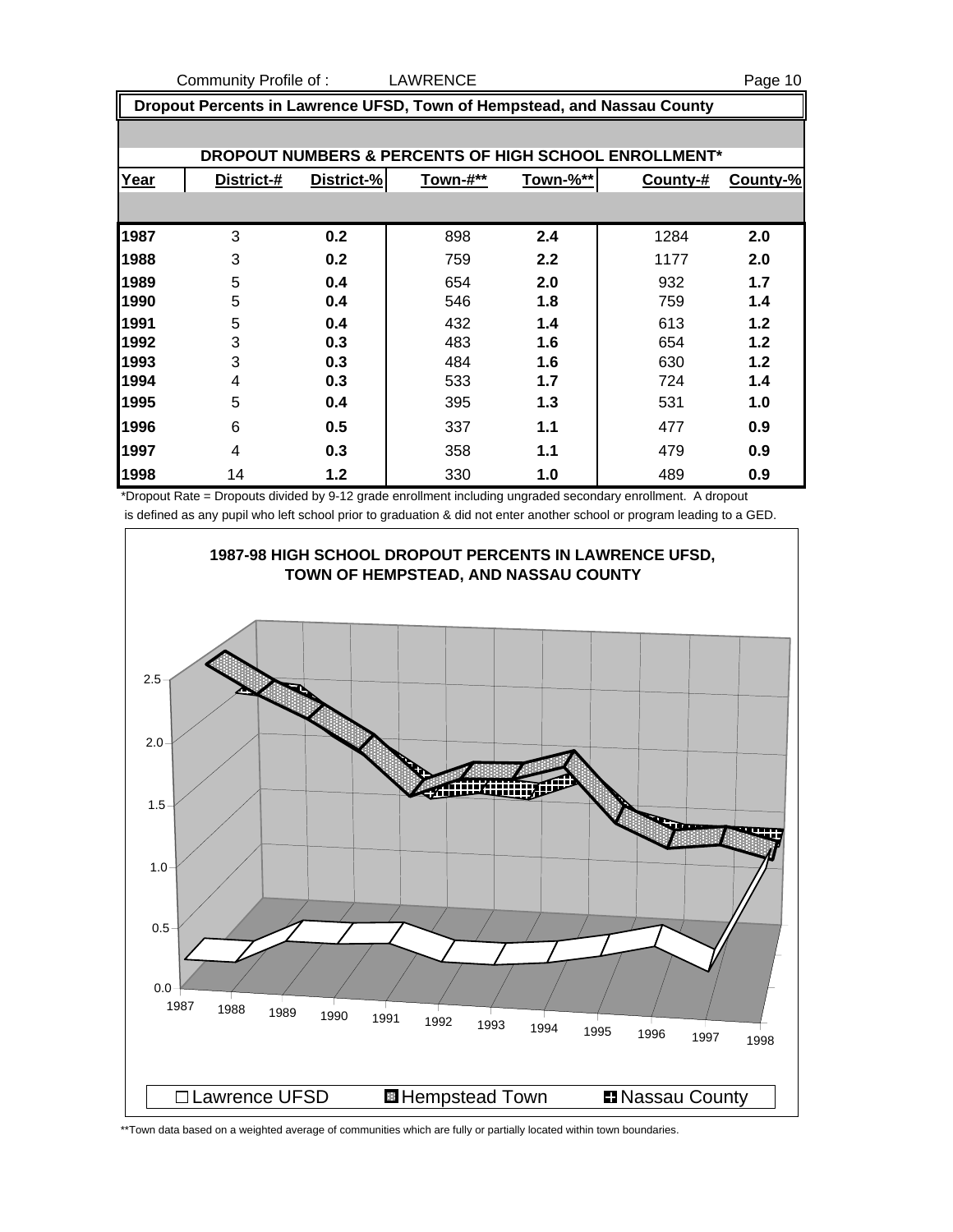| 1982-97 Total Births and Fertility Rates For Lawrence 11559, |  |
|--------------------------------------------------------------|--|
|                                                              |  |
| Nassau County and New York State*                            |  |

|      | Lawrence |           | <b>Nassau County</b>  | <b>New York State</b> |           |
|------|----------|-----------|-----------------------|-----------------------|-----------|
|      |          | Fertility | Fertility             |                       | Fertility |
| Year | Births** | Rate      | <b>Births</b><br>Rate | <b>Births</b>         | Rate      |
| 1982 | 76       | 40.1      | 14,342<br>49.0        | 246,889               | 59.6      |
| 1983 | 77       | 41.7      | 49.8<br>14,541        | 248,222               | 59.6      |
| 1984 | 78       | 43.3      | 14,758<br>50.6        | 250,436               | 59.9      |
| 1985 | 78       | 44.4      | 52.3<br>15,247        | 258,826               | 61.6      |
| 1986 | 81       | 47.5      | 15,567<br>53.5        | 263,045               | 62.3      |
| 1987 | 84       | 50.3      | 16,504<br>56.8        | 271,355               | 64.0      |
| 1988 | 84       | 51.9      | 58.8<br>17,072        | 279,976               | 65.8      |
| 1989 | 86       | 54.6      | 17,700<br>61.1        | 290,528               | 67.9      |
| 1990 | 86       | 56.3      | 18,180<br>62.8        | 297,468               | 69.3      |
| 1991 | 88       | 58.6      | 62.2<br>17,864        | 292,523               | 68.1      |
| 1992 | 92       | 61.7      | 18,065<br>63.3        | 287,531               | 67.2      |
| 1993 | 94       | 62.9      | 17,931<br>63.2        | 282,377               | 66.3      |
| 1994 | 99       | 65.8      | 17,903<br>64.6        | 277,945               | 65.6      |
| 1995 | 104      | 69.1      | 66.0<br>18,084        | 271,042               | 64.3      |
| 1996 | 111      | 74.2      | 63.8<br>17,722        | 263,611               | 63.0      |
| 1997 | 113      | 76.4      | 62.0<br>17,100        | 256,976               | 61.8      |

### **1982 - 1997 Lawrence Total Births**



\* Fertility rate based on live births per 1,000 female population 15-44. Data for 1990-97 reflect zip code boundaries. Data for prior years reflect the local zip-code community based upon census tract data. \*\* The number of births to mothers in the Lawrence area is a three year "running" average for all years. Source: Nassau County & New York State Departments of Health.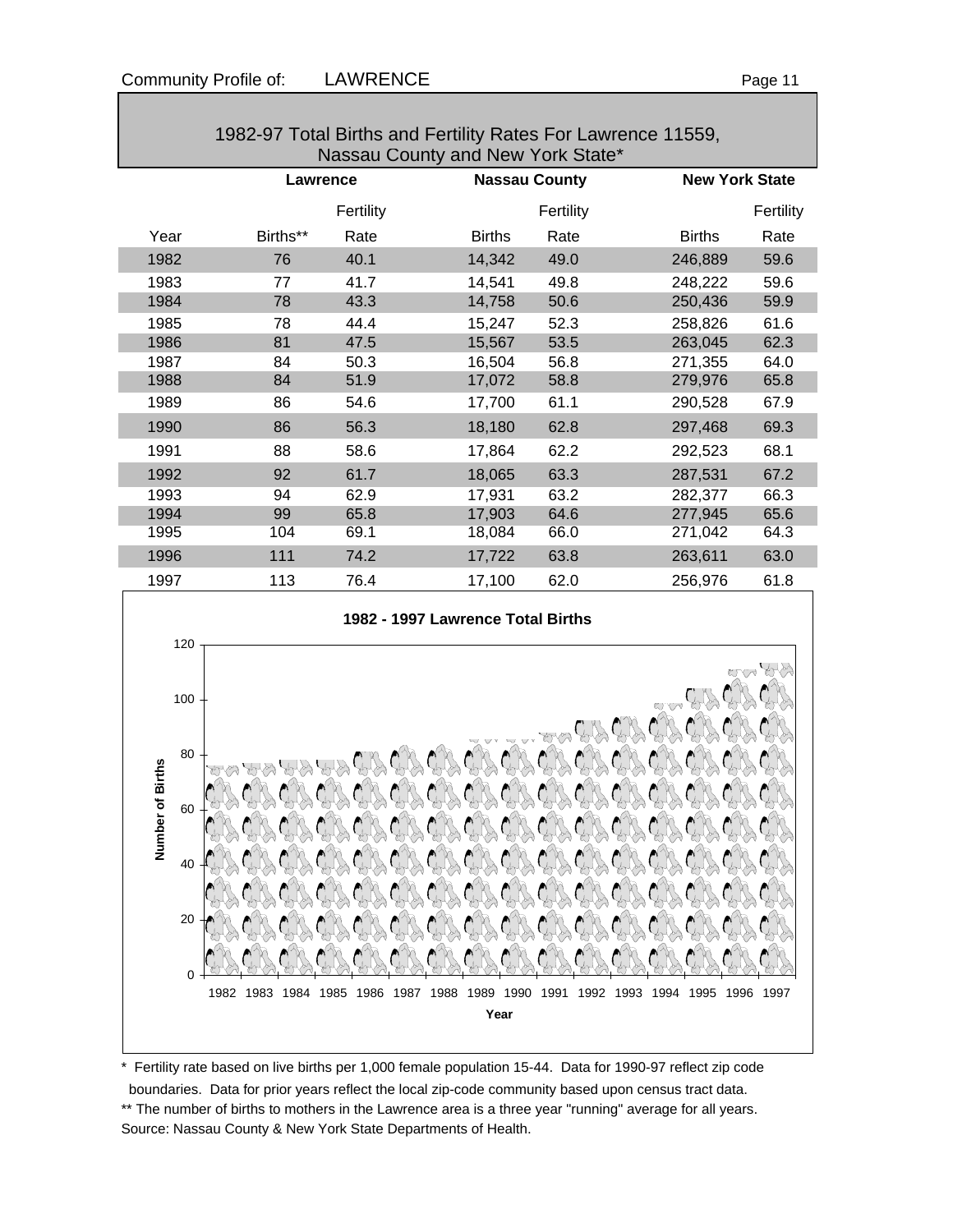| For Lawrence Trops, Nassau County and New York State |                |           |                      |           |                       |           |  |  |
|------------------------------------------------------|----------------|-----------|----------------------|-----------|-----------------------|-----------|--|--|
|                                                      |                |           |                      |           |                       |           |  |  |
|                                                      | Lawrence       |           | <b>Nassau County</b> |           | <b>New York State</b> |           |  |  |
|                                                      | Teen           | Fertility | Teen                 | Fertility | Teen                  | Fertility |  |  |
| Year                                                 | <b>Births</b>  | Rate      | <b>Births</b>        | Rate      | <b>Births</b>         | Rate      |  |  |
| 1984                                                 | $\overline{2}$ | 6.2       | 668                  | 12.2      | 25,658                | 35.7      |  |  |
| 1985                                                 | $\overline{2}$ | 6.4       | 711                  | 13.4      | 25,470                | 36.4      |  |  |
| 1986                                                 | $\overline{2}$ | 6.6       | 685                  | 13.4      | 25,134                | 37.0      |  |  |
| 1987                                                 | $\overline{2}$ | 9.6       | 677                  | 13.8      | 25,080                | 38.0      |  |  |
| 1988                                                 | $\overline{2}$ | 8.5       | 663                  | 14.1      | 25,861                | 40.3      |  |  |
| 1989                                                 | 2              | 7.3       | 679                  | 15.0      | 26,593                | 42.7      |  |  |
| 1990                                                 | $\overline{2}$ | 7.6       | 674                  | 15.6      | 26,553                | 44.0      |  |  |
| 1991                                                 | 1              | 7.4       | 672                  | 16.0      | 26,216                | 44.1      |  |  |
| 1992                                                 | $\overline{2}$ | 9.8       | 629                  | 15.1      | 25,330                | 43.4      |  |  |
| 1993                                                 | $\overline{2}$ | 7.4       | 700                  | 18.4      | 25,515                | 44.3      |  |  |
| 1994                                                 | $\overline{2}$ | 8.0       | 682                  | 18.2      | 25,852                | 45.3      |  |  |
| 1995                                                 | $\overline{2}$ | 6.4       | 668                  | 18.0      | 24,805                | 43.6      |  |  |
| 1996                                                 | $\overline{2}$ | 8.7       | 637                  | 15.8      | 23,864                | 41.8      |  |  |
| 1997                                                 | $\overline{2}$ | 8.0       | 561                  | 13.9      | 22,185                | 38.5      |  |  |



#### \* The number of birth to teen mothers in the Lawrence area is a three year "running" average for all years.

\*\* Fertility rate based on live births per 1,000 female population 15-19. Data for 1990-97 reflect zip code boundaries. Data for prior years reflect the local community as comprised by census tracts. Source: Nassau County & New York State Departments of Health.

1984-97 Births To Teen Mothers and Fertility Rates For Lawrence 11559\*, Nassau County and New York State\*\*